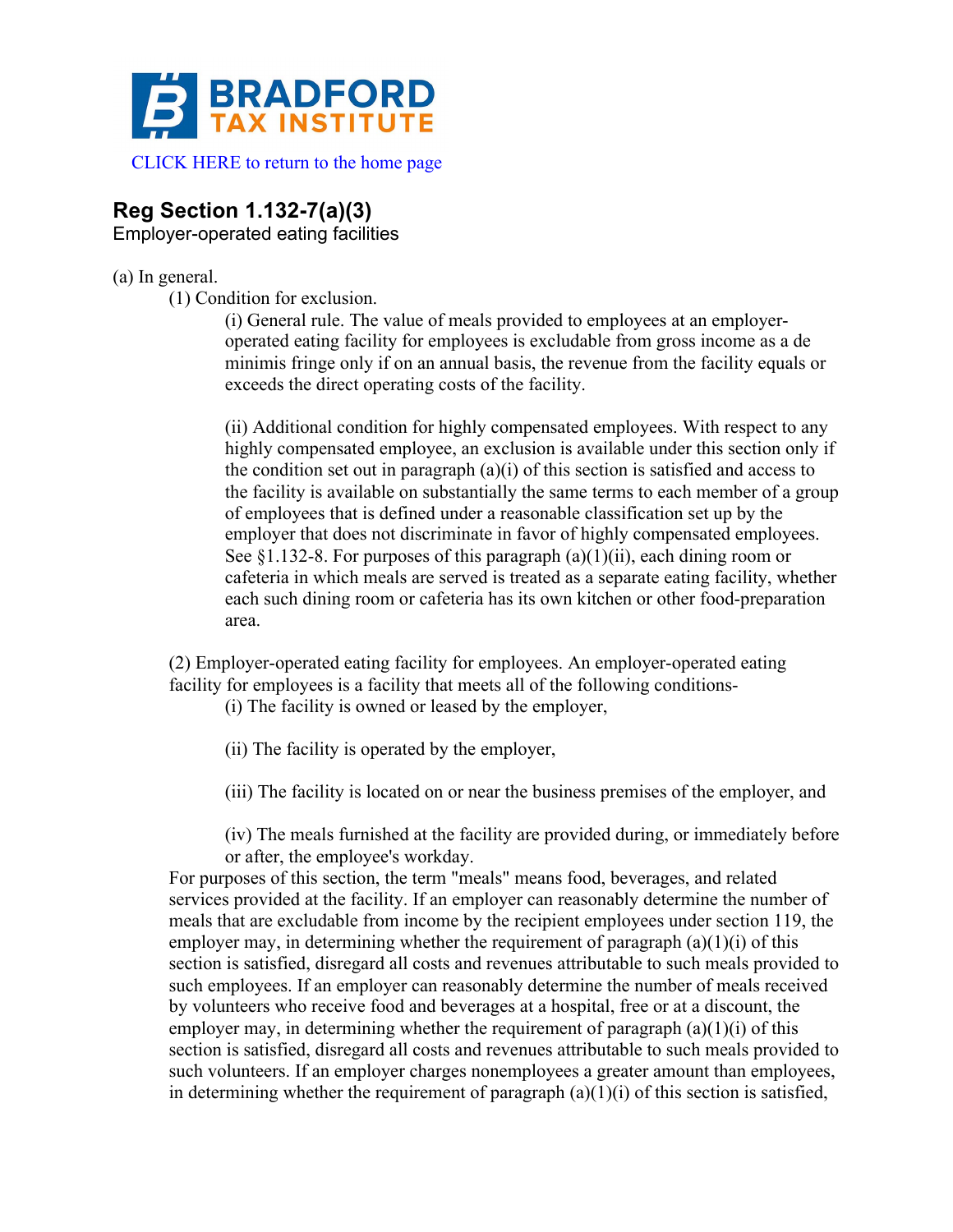the employer must disregard all costs and revenues attributable to such meals provided to such nonemployees.

(3)Operation by the employer. If an employer contracts with another to operate an eating facility for its employees, the facility is considered to be operated by the employer for purposes of this section. If an eating facility is operated by more than one employer, it is considered to be operated by each employer.

(4)Example. The provisions of this paragraph (a)(2) may be illustrated by the following example:

Example (1). Assume that a not-for-profit hospital system maintains cafeterias for the use of its employees and volunteers. Only the employees are charged for food service at the cafeteria and the policy of the hospital is to charge the employees only for the costs of food, beverage and labor directly attributable to the meal. Most of the cafeterias within the system furnish more free meals to volunteers than they serve paid meals to employees. For purposes of this paragraph, as long as the employer can accurately determine the number of meals received free or at a discount by volunteers, the employer may disregard all the costs and revenues attributable to such meals provided to volunteers. Therefore, for purposes of this paragraph, the costs of the hospital system for furnishing meals to employees who pay for them are the costs to be compared to determine if the revenues from the facility equal or exceed direct operating costs of the facility's service to employees.

## (b)Direct operating costs.

- In general. For purposes of this section, the direct operating costs of an eating facility are-
	- (i) The cost of food and beverages, and

(ii) The cost of labor for personnel whose services relating to the facility are performed primarily on the premises of the eating facility.

Direct operating costs do not include the labor cost attributable to personnel whose services relating to the facility are not performed primarily on the premises of the eating facility. Thus, for example, the labor costs attributable to cooks, waiters and waitresses are included in direct operating costs, but the labor cost attributable to a manager of an eating facility whose services relating to the facility are not primarily performed on the premises of the eating facility is not included in direct operating costs. If an employee performs services relating to the facility both on and off the premises of the eating facility, only the portion of the total labor cost of the employee relating to the facility that bears the same proportion to such total labor cost as time spent on the premises bears to total time spent performing services relating to the facility is included in direct operating costs. For example, assume that 60 percent of the services of a cook in the above example are not related to the eating facility. Only 40 percent of the total labor cost of the cook is includible in direct operating costs. For purposes of this section, labor costs include all compensation required to be reported on a Form W-2 for income tax purposes and related employment taxes paid by the employer. In determining the direct operating costs of an eating facility, the employer may include as part of the facility, vending machines that are provided by the employer and located on the same premises as the other eating facilities operated by the employer.